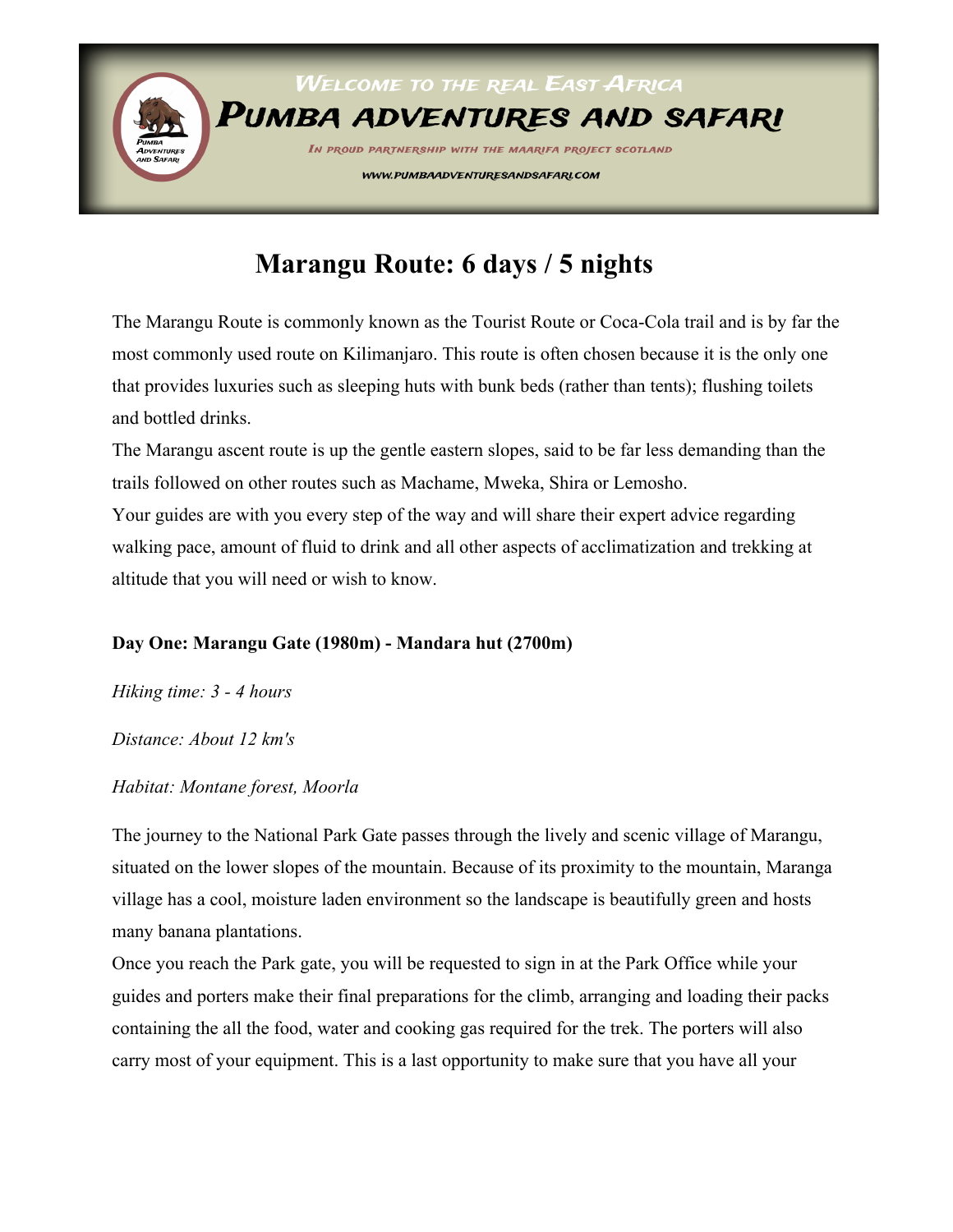daypack items (containing at least 2litres of drinking water, your lunch pack, sunscreen, waterproofs and extra clothing) with you as the porters ascend a lot quicker than the hikers! Our guides will be available to assist with any additional information or needs you might have. You now leave the Park gate and start your ascent on a cleared ridge trail climbing through the beautiful misty rain forest to reach the first hut, Mandara (2700m).

#### **Day Two: Mandara hut (2700m) - Horombo hut (3720m)**

#### *Hiking time: 6 hours*

*Distance: About 15 km's*

#### *Habitat: Moorland*

After a good breakfast, you will follow the well-constructed path upwards through the alpine meadow. As you gain altitude your pace slows to 'pole pole': slowly slowly, (the mantra for all Kilimanjaro trekking!). Apart from helping your body to acclimatise to the altitude, the slow pace allows you time to savour and enjoy the flora, fauna and the spectacular view of Mawenzi and Kibo peaks. After about 12 km of hiking you will arrive at the Horombo Hut (3720m) for your next overnight stay.

#### **DAY 3: Horombo hut (3720m)**

Horombo hut is actually a little village of huts perched on a small plateau, with buildings similar to Mandara and you will meet both ascending and descending hikers here. Horombo absolutely bustles with hikers, guides and porters in a vibrant atmosphere of adventure and excitement.

If choosing to take 7 days on the mountain this is where you will stop for additional acclimatization and on your acclimitisation day you will take a short hike towards the Mawenzi hut, passing the Zebra Rocks on the way (about 3 hours up and 1.5 hours down). Your guides are with you every step of the way and will share their expert advice regarding walking pace, amount of fluid to drink and all other aspects of acclimatization and trekking at altitude that you will need to know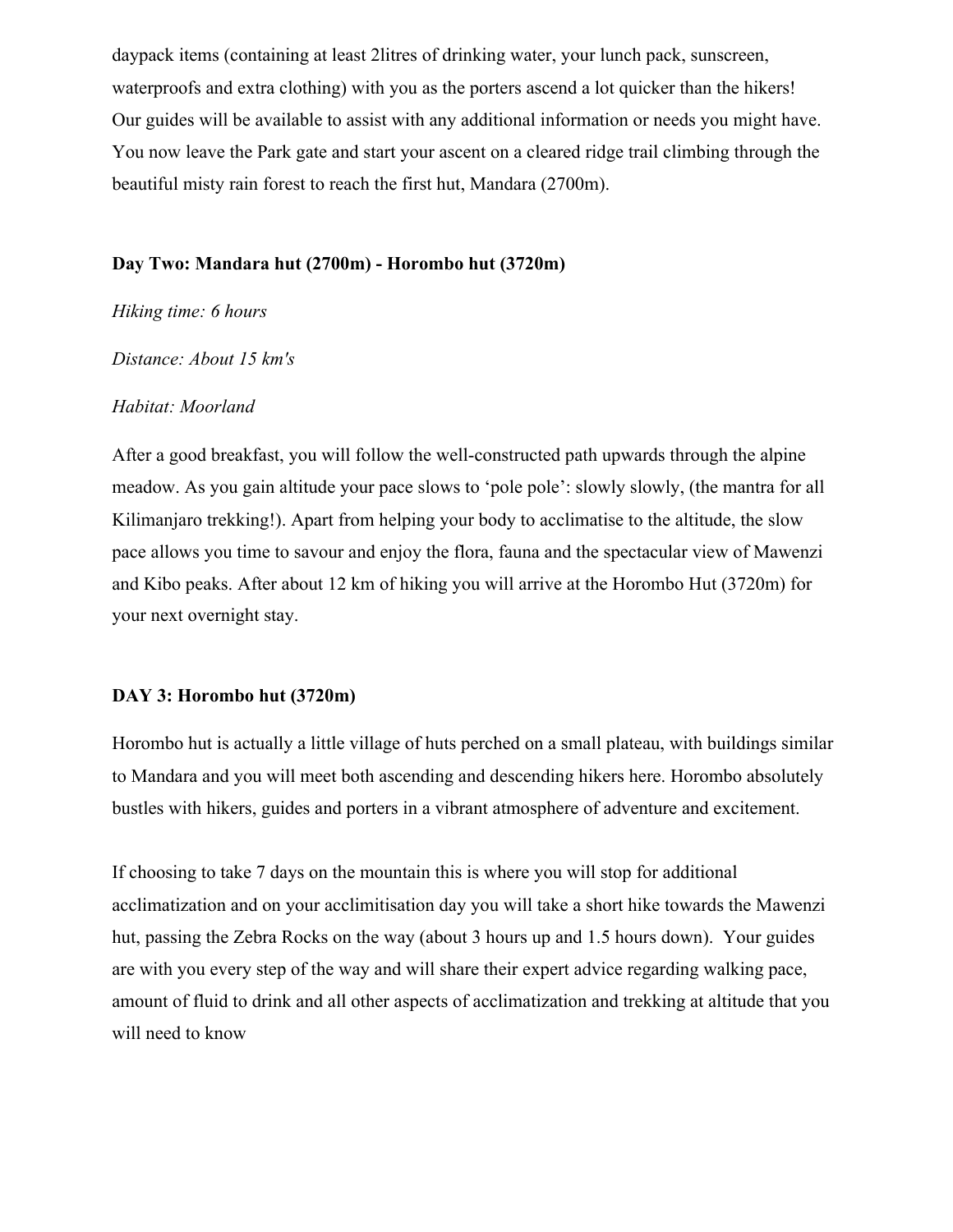#### **DAY 4: Horombo hut (3720m) - Kibo hut (4700m)**

*Hiking time: 6 hours*

*Distance: About 15 km's*

#### *Habitat: Alpine desert*

After breakfast, the climb resumes and the landscape again changes to become rugged and rocky with the appearance of beautiful giant Lobelias. Your trek on day 3 takes you to Kibo hut (4700m) where you will be encouraged to 'refuel' by eating, drinking and resting well, in preparation for summit night.

# **DAY 5: SUMMIT ATTEMPT Kibo hut (4700m) - Uhuru Peak (5895m) - Horombo hut (3720m)**

*Hiking time: 8 hours to Uhuru - 6 km's ascent - 21 km's descent*

*Distance: 6 hours to descend to Horombo*

#### *Habitat: Stone scree and ice-capped summit*

The beginning of the last leg of the ascent is made in the small hours of the morning while the scree is still frozen, making your ascent slightly easier. This is leg up the scree slopes to Gilmans Point is the steepest and most difficult part of the route. Of all days and sections of this route this is where you will need to dig deep to ensure you maintain a consistent pace to push yourself up to the crater rim. Again, Pole Pole (slowly slowly) is the mantra! At Gilmans Point you will have a short rest with some drinks and snacks as you watch the dawn light the sky and the sun rise over the spectacular mountain landscape. We recommend you have your camera ready at this point to record the sun rising on your achievement so far. Your trek resumes as the sun rises and day dawns as you walk around the carter rim for about one hours to reach the summit of Kilimanjaro, Uhuru Peak (5895m).